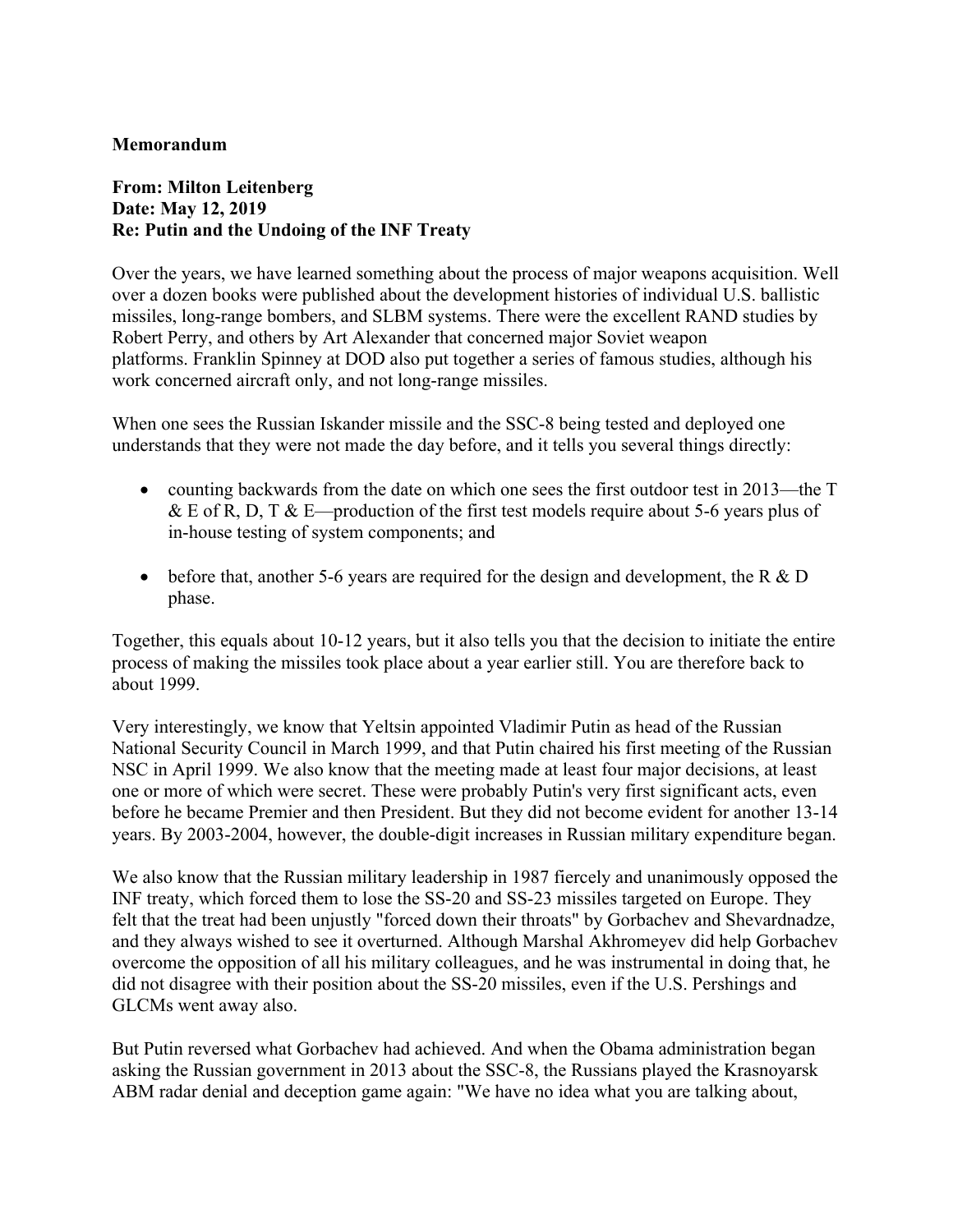show us your evidence." That went on for about three years before the U.S. government went public about the Russian INF treaty violation, at which point, the Russian line changed to: "The U.S. is violating the INF Treaty also: An American air defense launcher could in theory also launch a missile for ground attack." This story doesn't hold water. Meanwhile, the Russian Iskanders have already been deployed for two years, and in 2018, they were moved into forward locations both in Kaliningrad and Crimea.

In January 2019, there was a report [https://www.janes.com/article/85491/upgraded-backfire-clong-range-bomber-makes-maiden-flight] that Russia will be deploying an upgraded Backfire C bomber, which is to carry four Kinzhal missiles—for all practical purposes, air-launched ballistic Iskander-Ms—giving them the same reach as the cruise missiles of the Iskander brigades, i.e. at least 1,500 kilometers. And there is yet a third Russian missile system that violates the INF Treaty, the Kalibr and Kalibr-M, as you will see below.

The Russian government decision, which presumably was made in 1999, to acquire all of these missile systems that violate the INF Treaty was made after the first NATO expansion. But those former East European countries, most of which had been under Soviet military occupation between 1945 to 1990, 45 years, wanted to make sure they didn't undergo that experience again. They were no threat to Russia and neither was NATO after 1945.

In the past decade, Putin and his most senior generals have tossed nuclear threats around like candy. And not just verbal threats, but simulated nuclear strikes that were obvious to the targeted observer nation:

- Warsaw was targeted in Russia's Zapad 2009 exercise;
- and in 2013, two Russian Backfire bombers carried out a simulated nuclear attack on Sweden on Good Friday;
- I believe there was another simulated Russian bomber attack a year or two ago on Stockholm.

The rest of this memorandum consists of help that I solicited from a Nordic colleague who knows much more about the Russian missiles than I do:

The question about the Russian missiles in violation of the INF Treaty has dealt with primarily the SSC-8 land-attack cruise missile, which is indeed a Kalibr-NK, with a nominal range of about 2,500 kilometers. To understand what that means, think of an airliner which flies a direct course on optimal altitude for optimized fuel consumption. Operational ranges for these missile systems are about two thirds of the nominal range according to a rule of thumb that FOI uses. This means the operational range of SSC-8 is perhaps 1,800 kilometers. i.e. at least three times as much as INF allows.

When the U.S. raised the question of INF breach 6-7 years ago, most of us were convinced that the missile system in question was Iskander. Rose Gottemoeller denied that, presumably for the simple reason that the U.S. didn't have clear proof of a violation with Iskanders involved. The proof, in INF legal terms implies tests being detected or